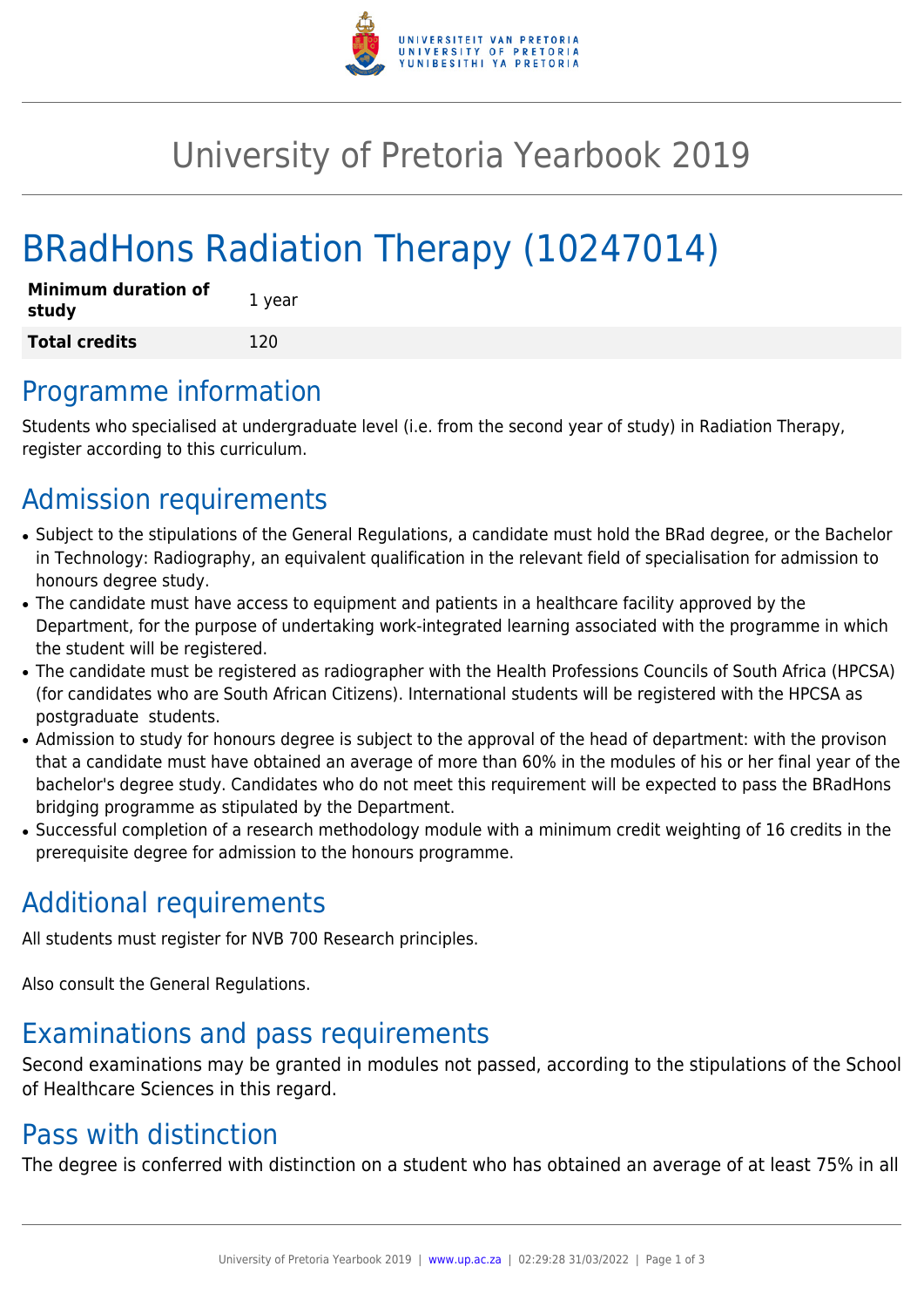

the modules for the degree.